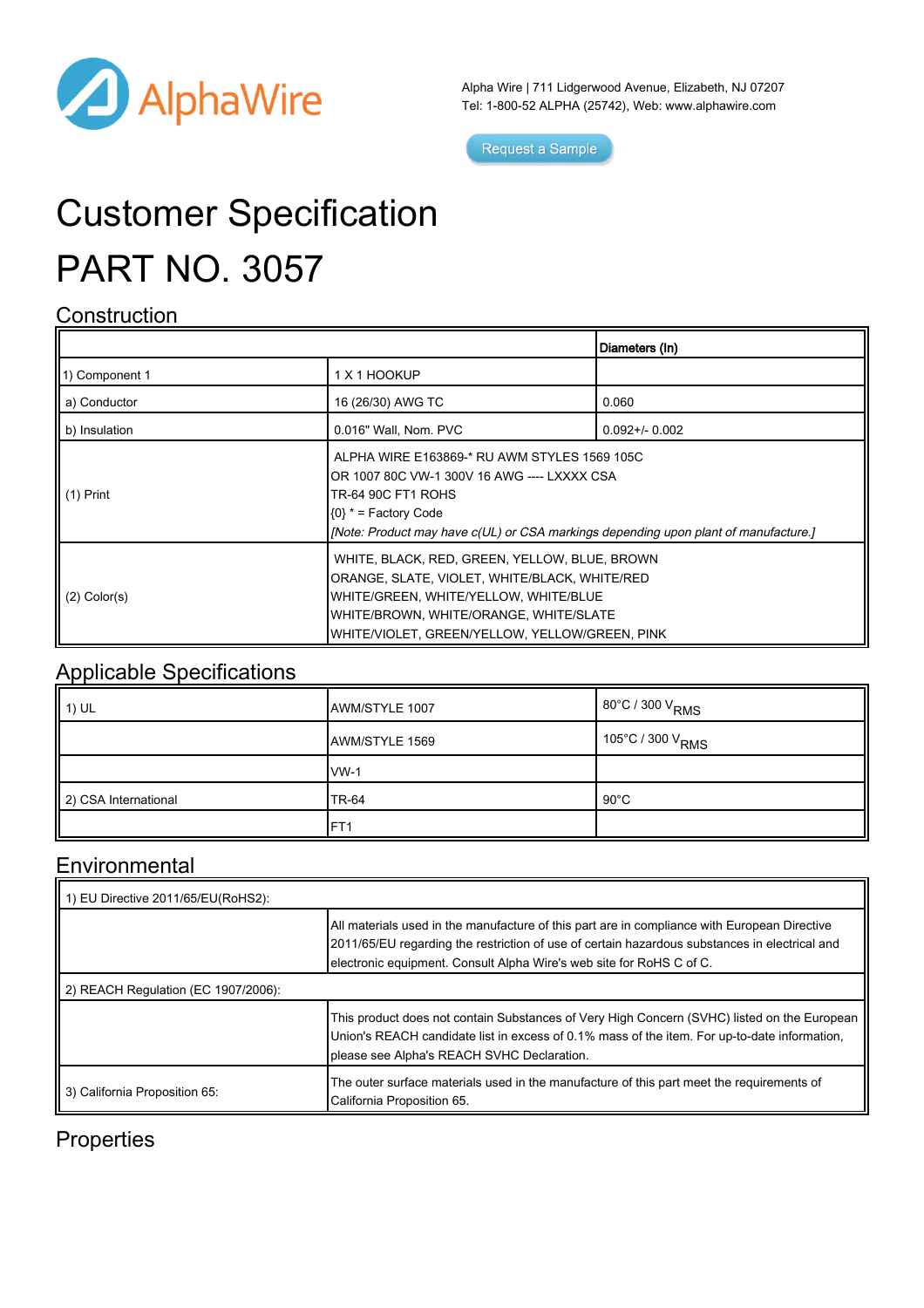| Physical & Mechanical Properties |                                 |  |
|----------------------------------|---------------------------------|--|
| 1) Temperature Range             | -40 to $105^{\circ}$ C          |  |
| 2) Bend Radius                   | 10X Cable Diameter              |  |
| 3) Pull Tension                  | 20.4 Lbs, Maximum               |  |
| <b>Electrical Properties</b>     | (For Engineering purposes only) |  |
| 1) Voltage Rating                | 300 V <sub>RMS</sub>            |  |
| 2) Inductance                    | 0.04 µH/ft, Nominal             |  |
| 3) Conductor DCR                 | 4.4 Ω/1000ft @20°C, Nominal     |  |

#### **Other**

| Packaging  | Flange x Traverse x Barrel (inches)                                                                  |
|------------|------------------------------------------------------------------------------------------------------|
| a) 5000 FT | 12 x 10 x 5 Continuous length                                                                        |
| b) 1000 FT | $6.5 \times 6 \times 1.9$ Continuous length                                                          |
| c) 100 FT  | 3.5 x 3 x 1.125 Continuous length                                                                    |
|            | [Spool dimensions may vary slightly]                                                                 |
| Motes:     |                                                                                                      |
|            | la) Cortain solore and nut un sombinations mou solube ovailable by special erder, minimums mou sonly |

||a) Certain colors and put-up combinations may only be available by special order, minimums may apply.

[www.alphawire.com](http://www.alphawire.com)

Alpha Wire | 711 Lidgerwood Avenue, Elizabeth, NJ 07207 Tel: 1-800-52 ALPHA (25742)

Although Alpha Wire ("Alpha") makes every reasonable effort to ensure their accuracy at the time of publication, information and specifications described herein are subject to errors or omissions and to changes without notice, and the listing of such information and specifications does not ensure product availability.

Alpha provides the information and specifications herein on an "AS IS" basis, with no representations or warranties, whether express, statutory or implied. In no event will Alpha be liable for any damages (including consequential, indirect, incidental, special, punitive, or exemplary) whatsoever, even if Alpha had been advised of the possibility of such damages, whether in an action under contract, negligence or any other theory, arising out of or in connection with the use, or inability to use, the information or specifications described herein.

#### ALPHA WIRE - CONFIDENTIAL AND PROPRIETARY

Notice to persons receiving this document and/or technical information. This document is confidential and is the exclusive property of ALPHA WIRE, and is merely on loan and subject to recall by ALPHA WIRE at any time. By taking possession of this document, the recipient acknowledges and agrees that this document cannot be used in any manner adverse to the interests of ALPHA WIRE, and that no portion of this document may be copied or otherwise reproduced without the prior written consent of ALPHA WIRE. In the case of conflicting contractual provisions, this notice shall govern the status of this document. ©2013 ALPHA WIRE - all rights reserved.